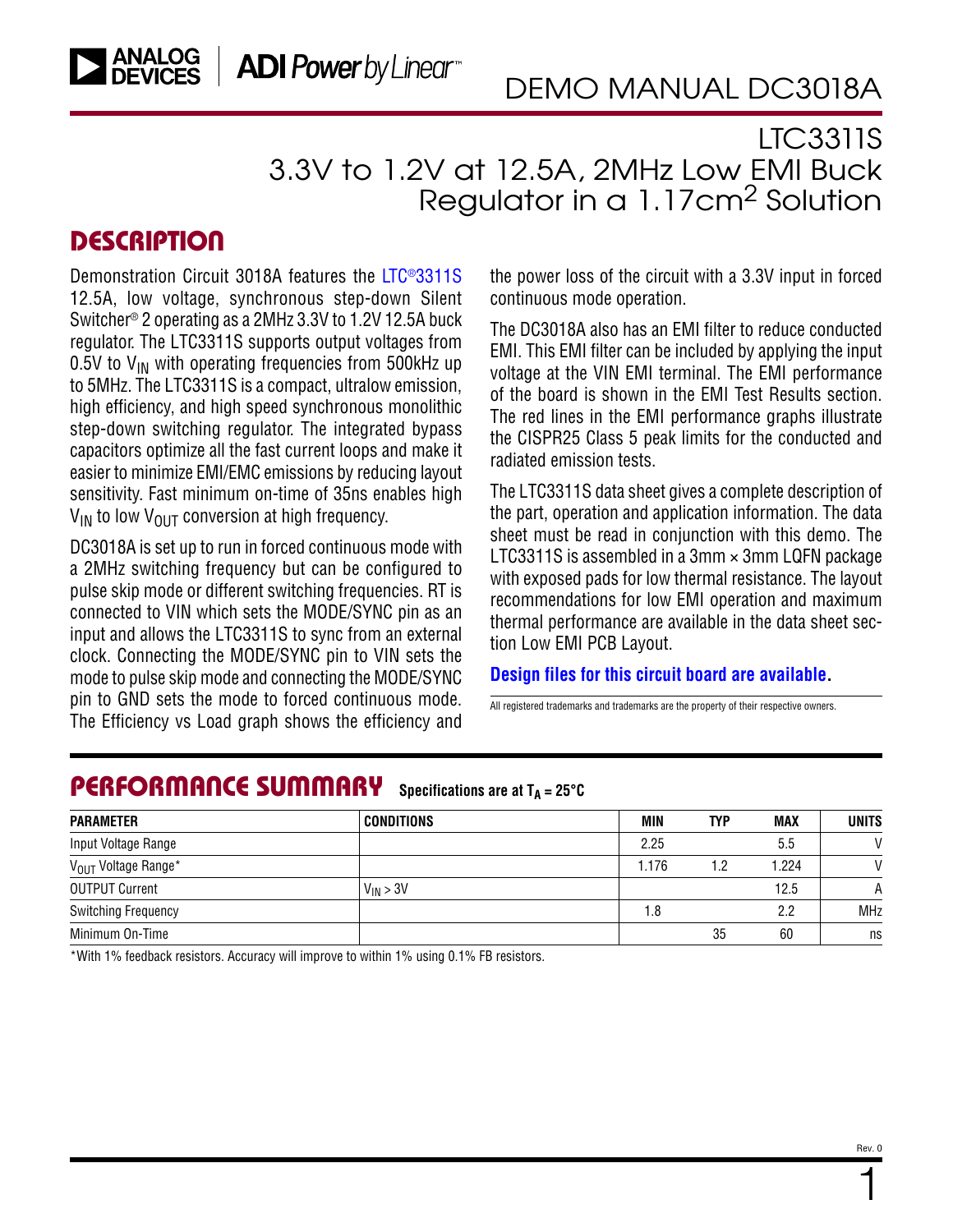# QUICK START PROCEDURE

Demonstration circuit 3018A is easy to set up and evaluate the performance of the LTC3311S. Refer to [Figure 1](#page-2-0)  for proper measurement equipment setup and follow the procedure below:

NOTE: For accurate  $V_{IN}$ ,  $V_{OUT}$  and efficiency measurements, measure  $V_{IN}$  at the VIN SNSE and GND SNSE turrets and  $V_{OIII}$  at the VOUT SNSE and GND SNSE turrets as illustrated as VM1 and VM2 in [Figure 1](#page-2-0). When measuring the input or output voltage ripple, care must be taken to avoid a long ground lead on the oscilloscope probe. Measure the output voltage ripple by touching the probe tip directly across the output turrets or to TP1 as shown in [Figure 2](#page-2-1).

- 1. Set the JP1 Jumper to the HI position.
- 2. With power off, connect the input power supply to VIN and GND. If the input EMI filter is desired, connect the input power supply to VIN EMI and GND.
- 3. Slowly increase PS1 to 1V. If AM1 reads less than 20mA, increasePS1 to 3.3V. VerifythatVM1 reads 3.3V and VM2 reads 1.2V. Record VM1, VM2, VM3 AM1 and AM2. Connect an oscilloscope voltage probe as shown in [Figure 2.](#page-2-1) Set Channel to AC-coupled, voltage scale to 20mV and time base to 10 $\mu$ s. Record V<sub>OUT</sub> ripple voltage. Verify that PGOOD voltage is above 3V. Calculate die temperature using formula below:

$$
T_J({}^\circ C) = \frac{V_{SSTT}}{4mV} - 273
$$

4. Increase the loadby 1Aintervalsupto 12Aandobserve the voltage output regulation, ripple voltage, and the voltage on the SSTT turret. Observe the switching waveform by contacting a second voltage probe, set to 1V scale, to the SW node of UI pins 6, 7, 8 and 9 as shown in [Figure 1](#page-2-0).

- 5. If pulse skip mode is desired, set PS1 to 0V. Install a 100k resistor in the R3 location and remove R6 or short the MODE/SYNC turret to VIN. Repeat steps 1 through 4. In step 4 observe that the switching waveform is now operating in pulse skip mode at low currents.
- 6. To change the frequency, remove R4 and R6 if installed. Install the desired RT resistor in the R7 location. Note, the MODE/SYNC pin is an output when R4 is installed and the MODE/SYNC pin should have high impedance to GND and VIN. Size the inductor, output capacitors and compensation components to provide the desired inductor ripple and a stable output. Refer to the LTC3311S data sheet and LTPowerCAD for more information on choosing the required components.
- 7. To test the transient response with a base load, add the desired resistor to produce a minimum load between VOUT and I STEP turrets (RL shown on [Figure 1](#page-2-0)). Note that the total load resistance will be RL plus R14 (50m $\Omega$ ). Adjust a signal generator with a 10ms period, 10% duty cycle and an amplitude from 1V to 2V to start.
- 8. Measure the I STEP voltage to observe the current, VI\_STEP/50mΩ. Adjust the amplitude of the pulse to provide the desired transient. Adjust the rising and falling edge of the pulse to provide the desired ramp rate. Figure 3 shows a load step from 2.5A (RL  $=$  $0.43\Omega$ ) to 8A. Refer to the following equations:

$$
I_{OUT} = \frac{V_{I\_STEP}}{50 \text{m}\Omega}
$$

 $V_{GS} = V_{SG}$  INPUT –  $V_{I}$  STEP

9. Turn off PS1 and Load. Remove all connections to demo board.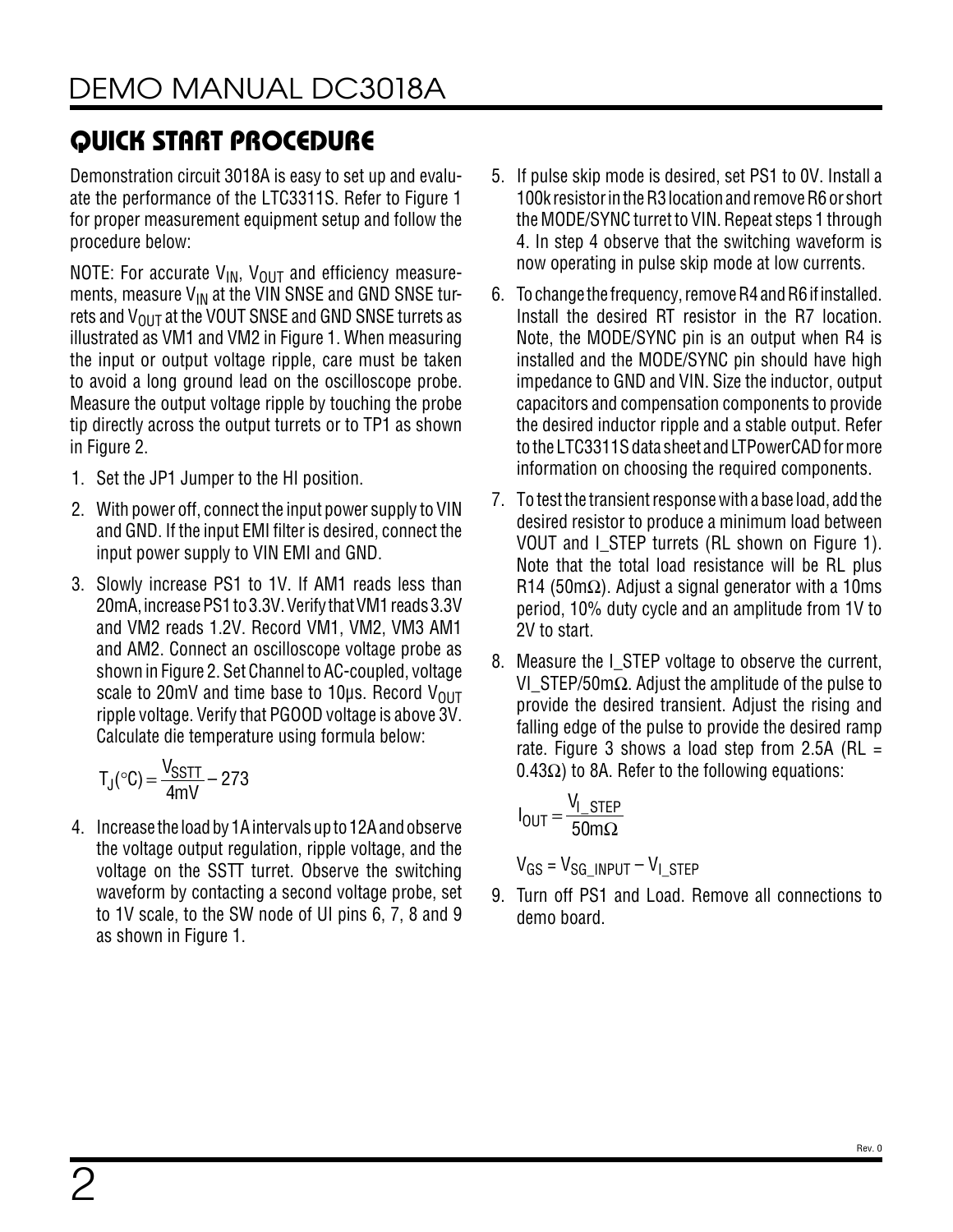### QUICK START PROCEDURE



<span id="page-2-0"></span>**Figure 1. Test Setup for the DC3018A Demo board**



<span id="page-2-1"></span>**Figure 2. Technique for Measuring Output Ripple and Step Response**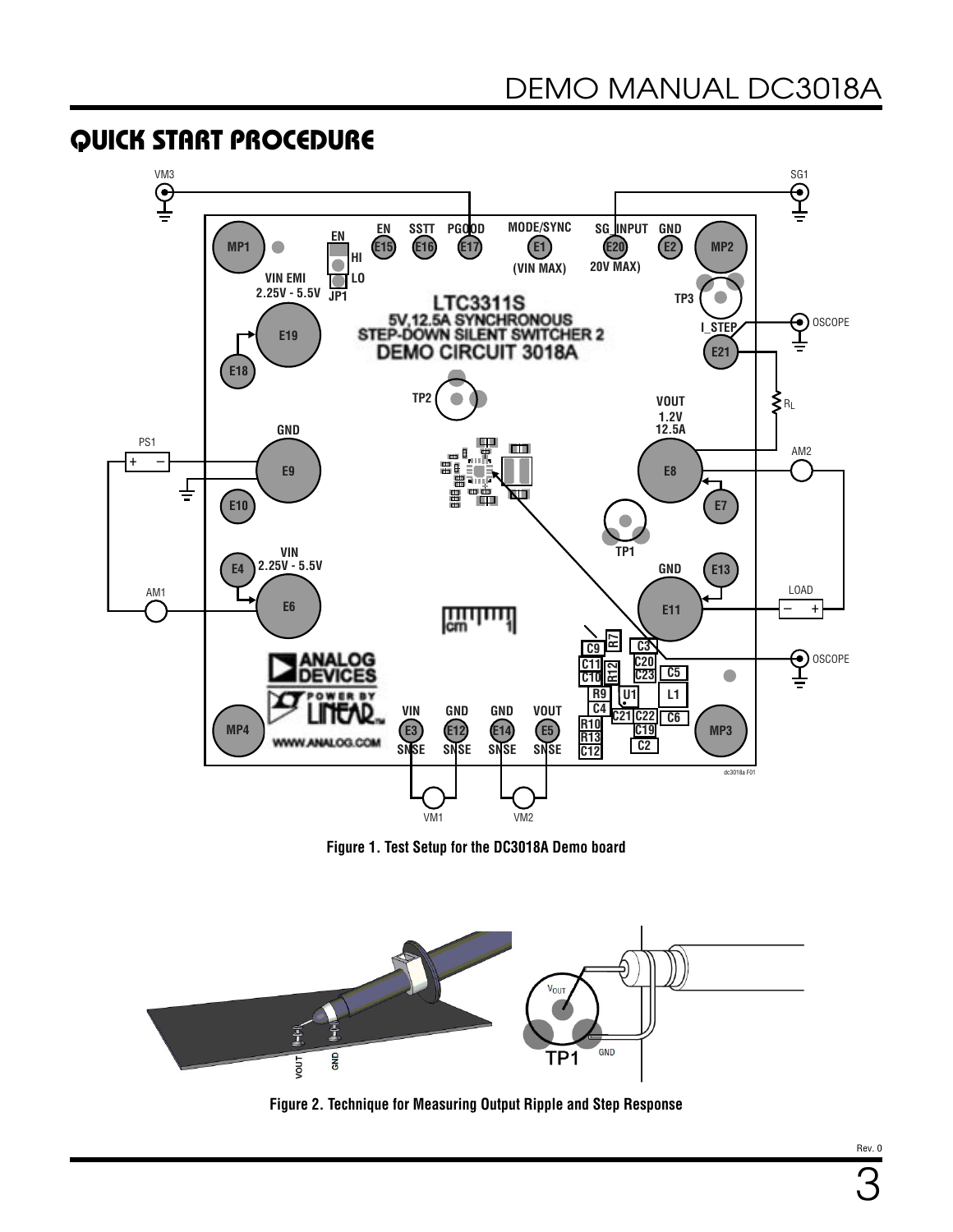# QUICK START PROCEDURE



<span id="page-3-0"></span>

## CIRCUIT SCHEMATIC

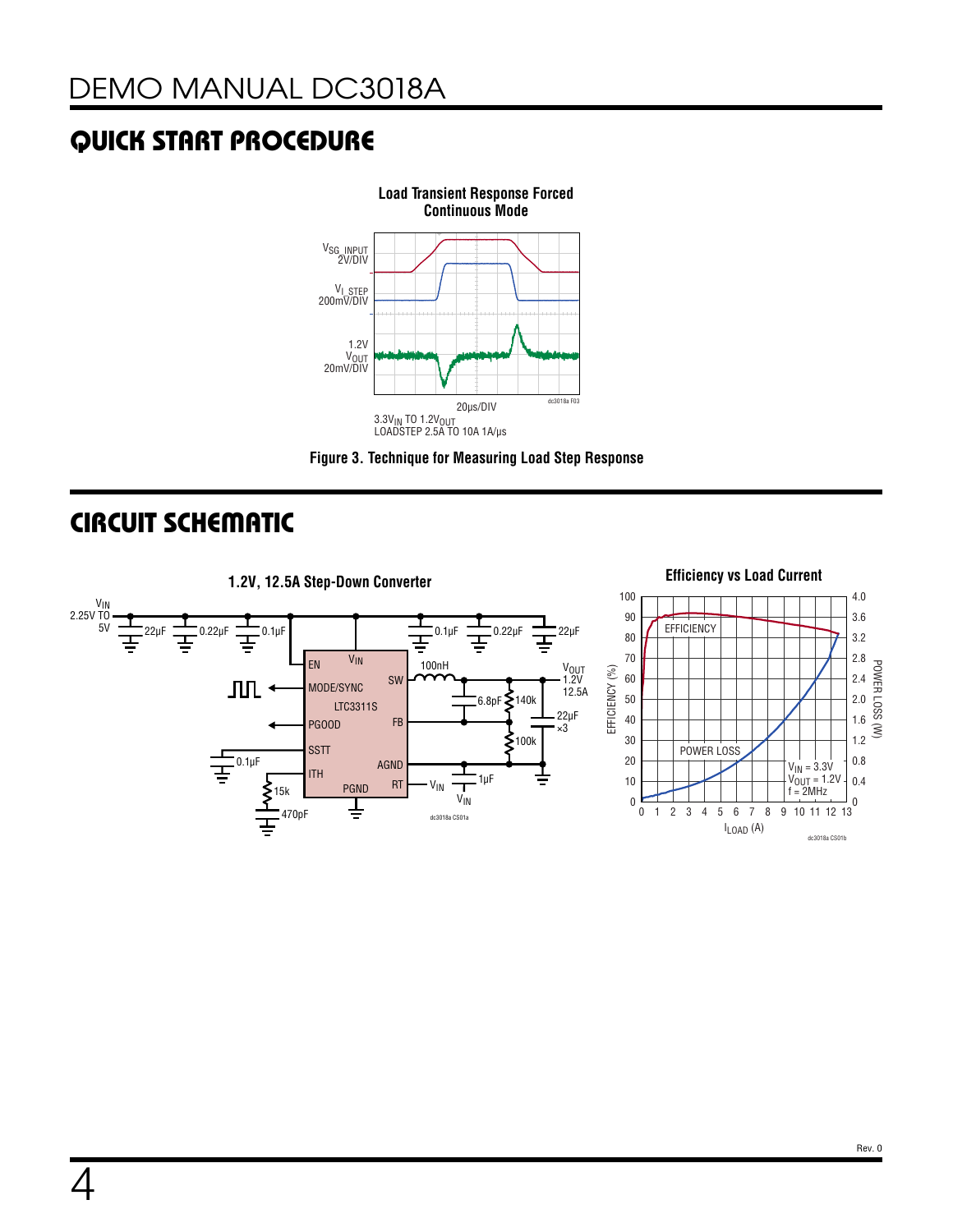## BOARD PHOTO



Rev. 0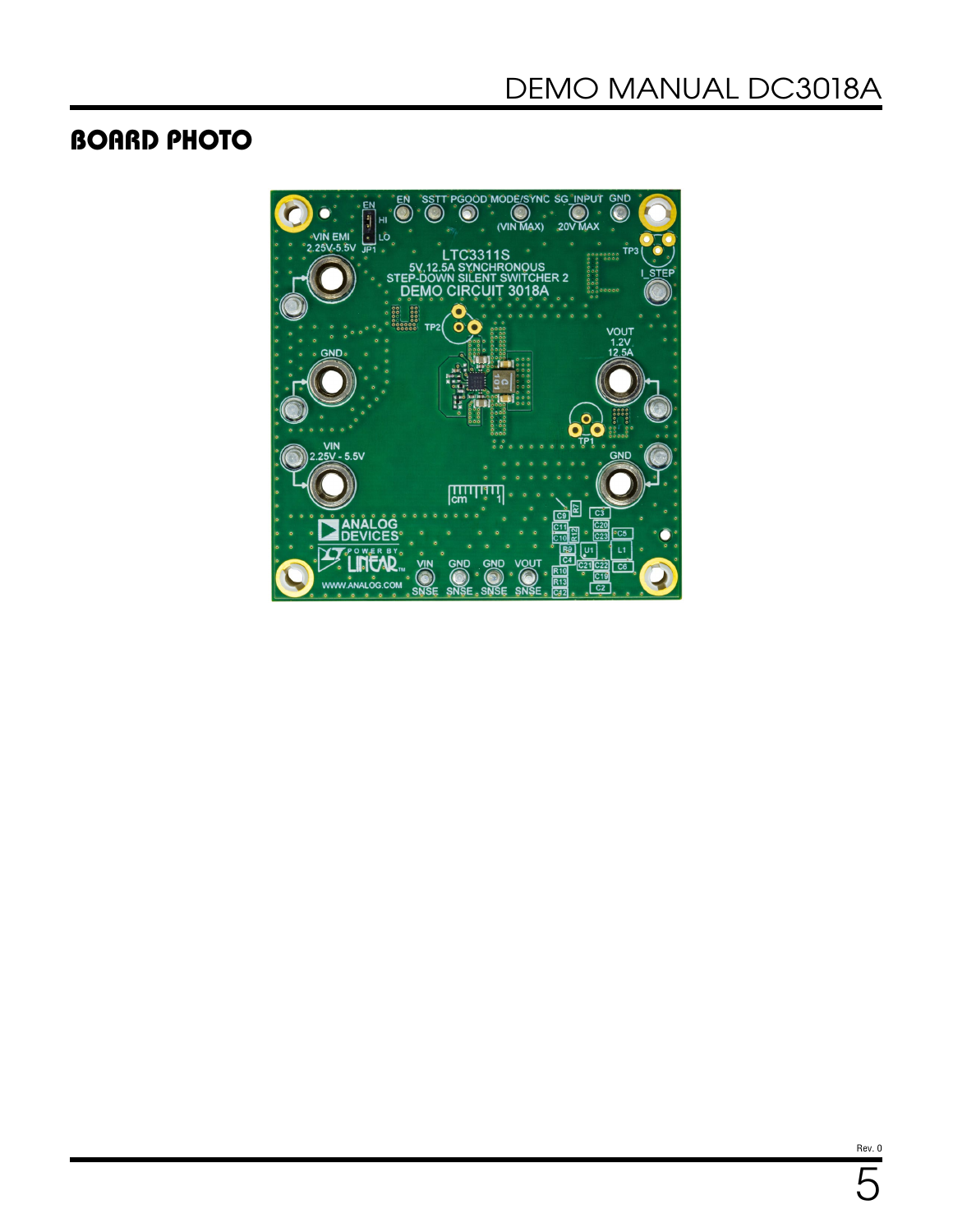## <span id="page-5-0"></span>EMI TEST RESULTS



**Radiated EMI Performance (CISPR25 Radiated Emission Test with Class 5 Peak Limits)** 



**Radiated EMI Performance (CISPR25 Radiated Emission Test with Class 5 Peak Limits)** 

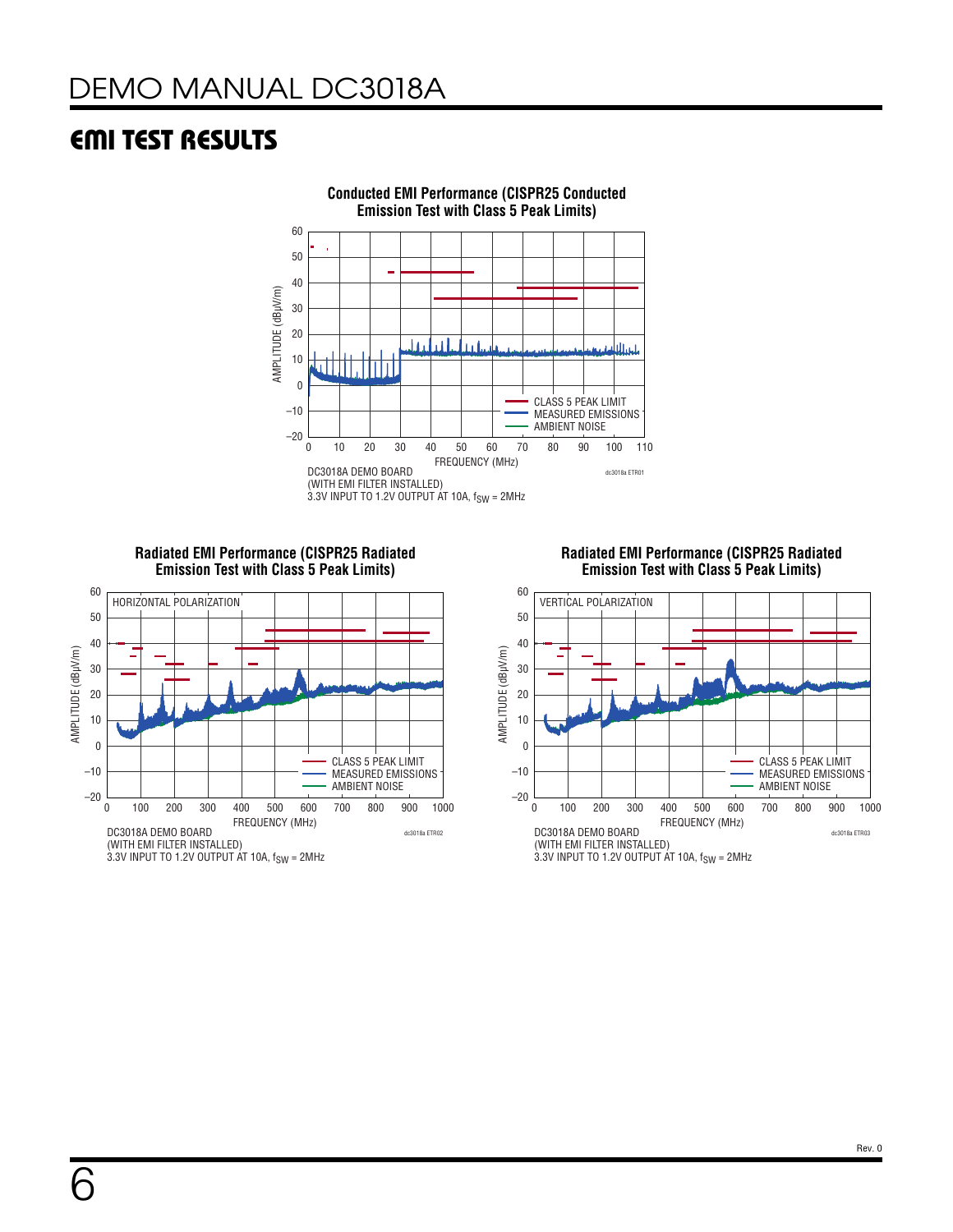### THEORY OF OPERATION

#### **Introduction to the DC3018A**

The DC3018A demonstration circuit features the LTC3311S, a low voltage synchronous step-down Silent Switcher. The LTC3311S is a monolithic, constant frequency, current mode step-down DC/DC converter. An oscillator, with frequency set using a resistor on the RT pin, turns on the internal top power switch at the beginning of each clock cycle. Current in the inductor then increases until the top switch comparator trips and turns off the top power switch. The peak inductor current at which the top switch turns off is controlled by the voltage on the internal ITH node. The error amplifier servos the ITH node by comparing the voltage on the VFB pin with an internal 500mV reference. When the load current increases, it causes a reduction in the feedback voltage relative to the reference leading the error amplifier to raise the ITH voltage until the average inductor current matches the new load current. When the top switch turns off, the synchronous power switch turns on until the next clock cycle begins or the inductor current falls to zero. If overload conditions result in excessive current flowing through the bottom switch, the next clock cycle will be delayed until the switch current returns to a safe level.

If the EN pin is low, the LT3311S is in shutdown and in a low quiescent current state. When the EN pin is above its threshold, the switching regulator will be enabled.

The MOD/SYNC pin synchronizes the switching frequency to an external clock, is a clock output or sets the PWM mode. The PWM modes of operation are either pulse skip or forced continuous. See the LTC3311S data sheet for more detailed information.

The maximum allowable operating frequency is influenced by the minimum on time of the top switch, the ratio of  $V_{\text{OUT}}$  to  $V_{\text{IN}}$  and the available inductor values. The maximum allowable operating frequency may be calculated using a minimum  $t_{ON}$  of 35ns in the formula below.

$$
t_{SW(MAX)} = \frac{V_{OUT}}{V_{IN(MAX)} \cdot t_{ON(MIN)}}
$$

Select an operating switching frequency below  $f_{SW(MAX)}$ . Typically, it is desired to obtain an inductor current of 30% of the maximum LTC3311S operating load, 12.5A. Use the formulas below to calculate the inductor value to obtain a 30% (3.75A) inductor ripple for the operating frequency.

$$
L \ge \frac{V_{OUT}}{3.75A \cdot f_{SW}} \cdot \left(1 - \frac{V_{OUT}}{V_{IN(MAX)}}\right) \text{ for } \frac{V_{OUT}}{V_{IN(MAX)}} \le 0.5
$$
  

$$
L \ge \frac{0.25 \cdot V_{IN(MAX)}}{3.75A \cdot f_{SW}} \text{ for } \frac{V_{OUT}}{V_{IN(MAX)}} > 0.5
$$

When determining the compensation components, C4, C10, C11 and R12, controlling the loop stability and transient response are the two main considerations. The LTC3311S has been designed to operate at a high bandwidth for fast transient response capabilities. This reduces output capacitance required to meet the desired transient response. The mid-band gain of the loop increases with R12 and the bandwidth of the loop increases with decreasing C11. C4 along with R4 provides a phase lead which will improve the phase margin. C10 along with R12 provide a high frequency pole to reduce the high frequency gain.

Loop stability is generally measured using the Bode plot method of plotting loop gain in dB and phase in degrees. The 0dB crossover frequency should be less than 1/6 of the operating frequency to reduce the effects of added phase shift of the modulator. The control loop phase margin goal should be 45° or greater and a gain margin goal of 8dB or greater.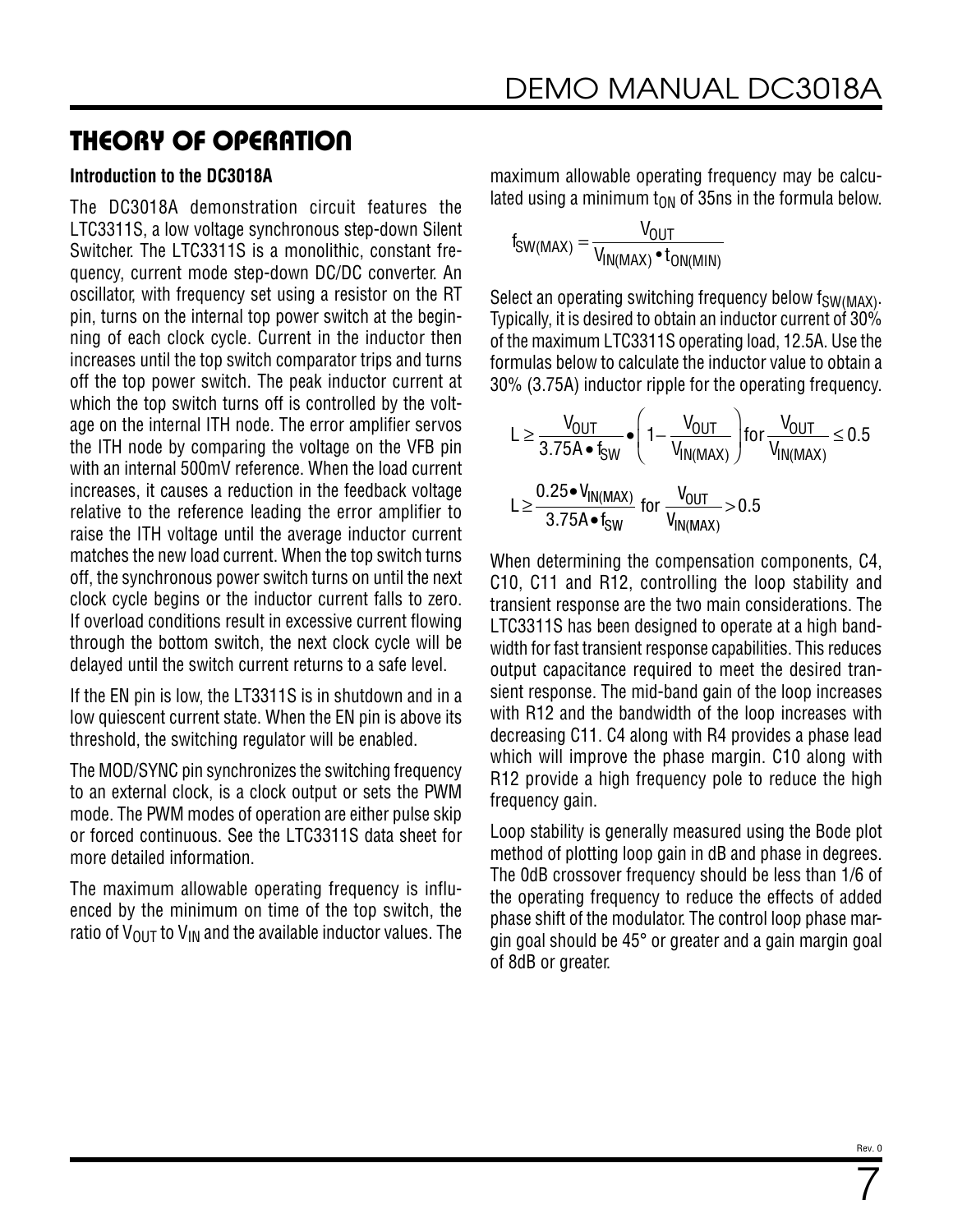# [DEMO MANUAL DC3018A](https://www.analog.com/DC3018A?doc=DC3018A.pdf)

## PARTS LIST

| <b>ITEM</b>      |                | QTY   REFERENCE                                 | <b>PART DESCRIPTION</b>                                                        | <b>MANUFACTURER/PART NUMBER</b>   |  |
|------------------|----------------|-------------------------------------------------|--------------------------------------------------------------------------------|-----------------------------------|--|
|                  |                | <b>Required Circuit Components</b>              |                                                                                |                                   |  |
| 1                | 2              | C <sub>2</sub> , C <sub>3</sub>                 | CAP., 22µF, X5R, 25V, 20%, 0805                                                | AVX, 08053D226MAT2A               |  |
| $\overline{2}$   | 1              | C <sub>4</sub>                                  | CAP, 6.8pF, COG, 50V, ±0.25pF, 0402<br>MURATA, GJM1555C1H6R8CB01D              |                                   |  |
| 3                | 3              | C5, C6, C8                                      | CAP., 47µF, X5R, 6.3V, 20%, 0805, AEC-Q200                                     | MURATA, GRT21BR60J476ME13L        |  |
| 4                | 1              | C <sub>9</sub>                                  | CAP, 0.033µF, X7R, 25V, 10%, 0402                                              | WURTH ELEKTRONIK, 885012205053    |  |
| 5                | 1              | C11                                             | CAP., 470pF, COG, 50V, 5%, 0402, AEC-Q200                                      | TDK, CGA2B2C0G1H471J050BA         |  |
| 6                | 1              | L1                                              | IND., 0.1μH, PWR, SHIELDED, 20%, 25.8A, 1.8mΩ, 4.3x4.3mm,<br>XEL4030, AEC-Q200 | COILCRAFT, XEL4030-101MEB         |  |
| $\overline{7}$   | 1              | R <sub>9</sub>                                  | RES., 140k, 1%, 1/16W, 0402, AEC-Q200                                          | VISHAY, CRCW0402140KFKED          |  |
| 8                | 1              | R <sub>10</sub>                                 | RES., 100k, 1%, 1/16W, 0402, AEC-Q200                                          | VISHAY, CRCW0402100KFKED          |  |
| $\boldsymbol{9}$ | 1              | R <sub>12</sub>                                 | RES., 15k, 1%, 1/16W, 0402                                                     | VISHAY, CRCW040215K0FKED          |  |
| 10               | 1              | U1                                              | IC, LOW VOLTAGE SYN. STEP-DOWN REG, LQFN-18                                    | ANALOG DEVICES, LTC3311SEV#PBF    |  |
|                  |                | <b>Additional Demo Board Circuit Components</b> |                                                                                |                                   |  |
| 1                | 2              | C1, C18                                         | CAP., 470μF, TANT, POSCAP, 6.3V, 20%, 7343, 18mΩ, TPE                          | PANASONIC, 6TPE470MI              |  |
| $\overline{2}$   | $\overline{2}$ | C7, C15                                         | CAP, 0.1µF, X5R, 25V, 10%, 0402                                                | AVX, 04023D104KAT2A               |  |
| 3                | 0              | C10, C12                                        | CAP., OPTION, 0402                                                             |                                   |  |
| 4                | 4              | C13, C14, C16, C17                              | CAP., 10µF, X5R, 10V, 20%, 0603                                                | AVX, 0603ZD106MAT2A               |  |
| 5                | 2              | C19, C20                                        | CAP., 0.22µF, X7R, 16V, 10%, 0402, AEC-Q200                                    | MURATA, GCM155R71C224KE02D        |  |
| 6                | 1              | C <sub>21</sub>                                 | CAP, 1µF, X5R, 10V, 20%, 0402                                                  | MURATA, GRM153R61A105ME95D        |  |
| $\overline{7}$   | $\overline{2}$ | C22, C23                                        | CAP., 0.1µF, X7S, 16V, 10%, 0201                                               | MURATA, GRM033C71C104KE14D        |  |
| 8                | 1              | L2                                              | IND., 100Ω AT 100MHz, FERRITE BEAD, 25%, 8A, 6mΩ, 1812                         | WURTH ELEKTRONIK, 74279226101     |  |
| 9                | 1              | Q1                                              | XSTR., MOSFET, N-CH, 40V, 14A, DPAK (TO-252)                                   | VISHAY, SUD50N04-8M8P-4GE3        |  |
| 10               | 1              | R <sub>1</sub>                                  | RES., 1M, 1%, 1/16W, 0402, AEC-Q200                                            | VISHAY, CRCW04021M00FKED          |  |
| 11               | 1              | R <sub>2</sub>                                  | RES., 249k, 1%, 1/16W, 0402, AEC-Q200                                          | VISHAY, CRCW0402249KFKED          |  |
| 12               | 0              | R3, R5, R7                                      | RES., OPTION, 0402                                                             |                                   |  |
| 13               | 2              | R4, R13                                         | RES., 0Ω, 1/16W, 0402, AEC-Q200                                                | VISHAY, CRCW04020000Z0ED          |  |
| 14               | $\overline{c}$ | R6, R11                                         | RES., 100k, 5%, 1/16W, 0402, AEC-Q200                                          | VISHAY, CRCW0402100KJNED          |  |
| 15               | 1              | R <sub>8</sub>                                  | RES., 20Ω, 1%, 1/16W, 0402, AEC-Q200                                           | VISHAY, CRCW040220R0FKED          |  |
| 16               | 1              | R <sub>14</sub>                                 | RES., 0.05Ω, 1%, 10W, 2818, AEC-Q200, METAL, HP                                | VISHAY, WSHP2818R0500FEA          |  |
| 17               | 1              | R <sub>15</sub>                                 | RES., 10k, 5%, 1/16W, 0402, AEC-Q200                                           | VISHAY, CRCW040210K0JNED          |  |
|                  |                | <b>Hardware: For Demo Board Only</b>            |                                                                                |                                   |  |
| 1                | 10             | E1-E3, E5, E12, E14-E17, E20                    | TEST POINT, TURRET, 0.064" MTG. HOLE, PCB 0.062" THK                           | MILL-MAX, 2308-2-00-80-00-00-07-0 |  |
| $\overline{c}$   | 6              | E4, E7, E10, E13, E18, E21                      | TEST POINT, TURRET, 0.094" MTG. HOLE, PCB 0.062" THK                           | MILL-MAX, 2501-2-00-80-00-00-07-0 |  |
| 3                | 5              | E6, E8, E9, E11, E19                            | CONN., BANANA JACK, FEMALE, THT, NON-INSULATED,<br>SWAGE, 0.218"               | KEYSTONE, 575-4                   |  |
| 4                | 1              | JP1                                             | CONN., HDR, MALE, 1x3, 2mm, VERT, ST, THT                                      | WURTH ELEKTRONIK, 62000311121     |  |
| 5                | 4              | MP1-MP4                                         | STANDOFF, NYLON, SNAP-ON, 0.50"                                                | KEYSTONE, 8833                    |  |
| 6                |                | XJP4                                            | CONN., SHUNT, FEMALE, 2 POS, 2mm                                               | WURTH ELEKTRONIK, 60800213421     |  |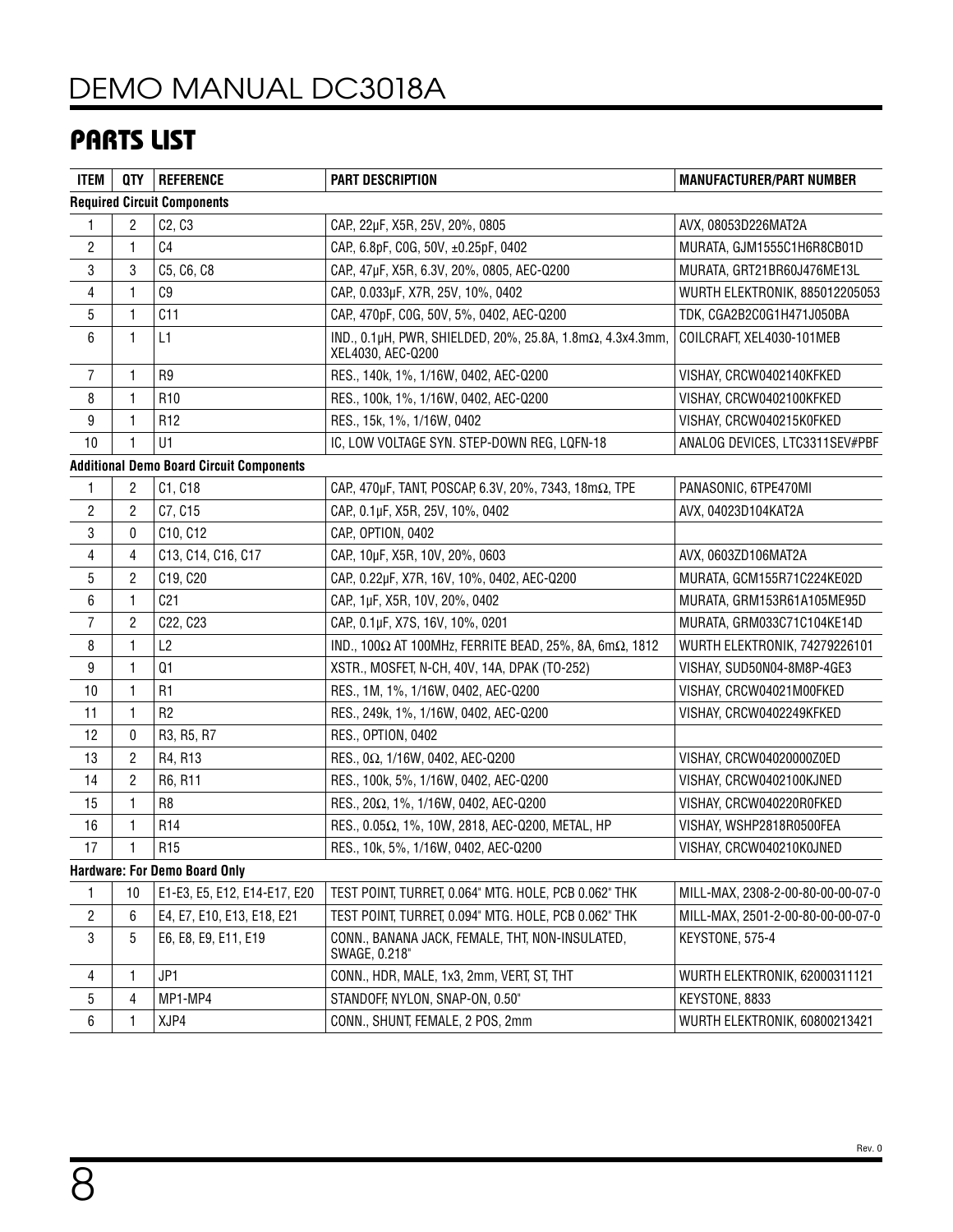### SCHEMATIC DIAGRAM



Information furnished by Analog Devices is believed to be accurate and reliable. However, no responsibility is assumed by Analog Devices for its use, nor for any infringements of patents or other rights of third parties that may result from its use. Specifications subject to change without notice. No license is granted by implication or otherwise under any patent or patent rights of Analog Devices.

Rev. 0